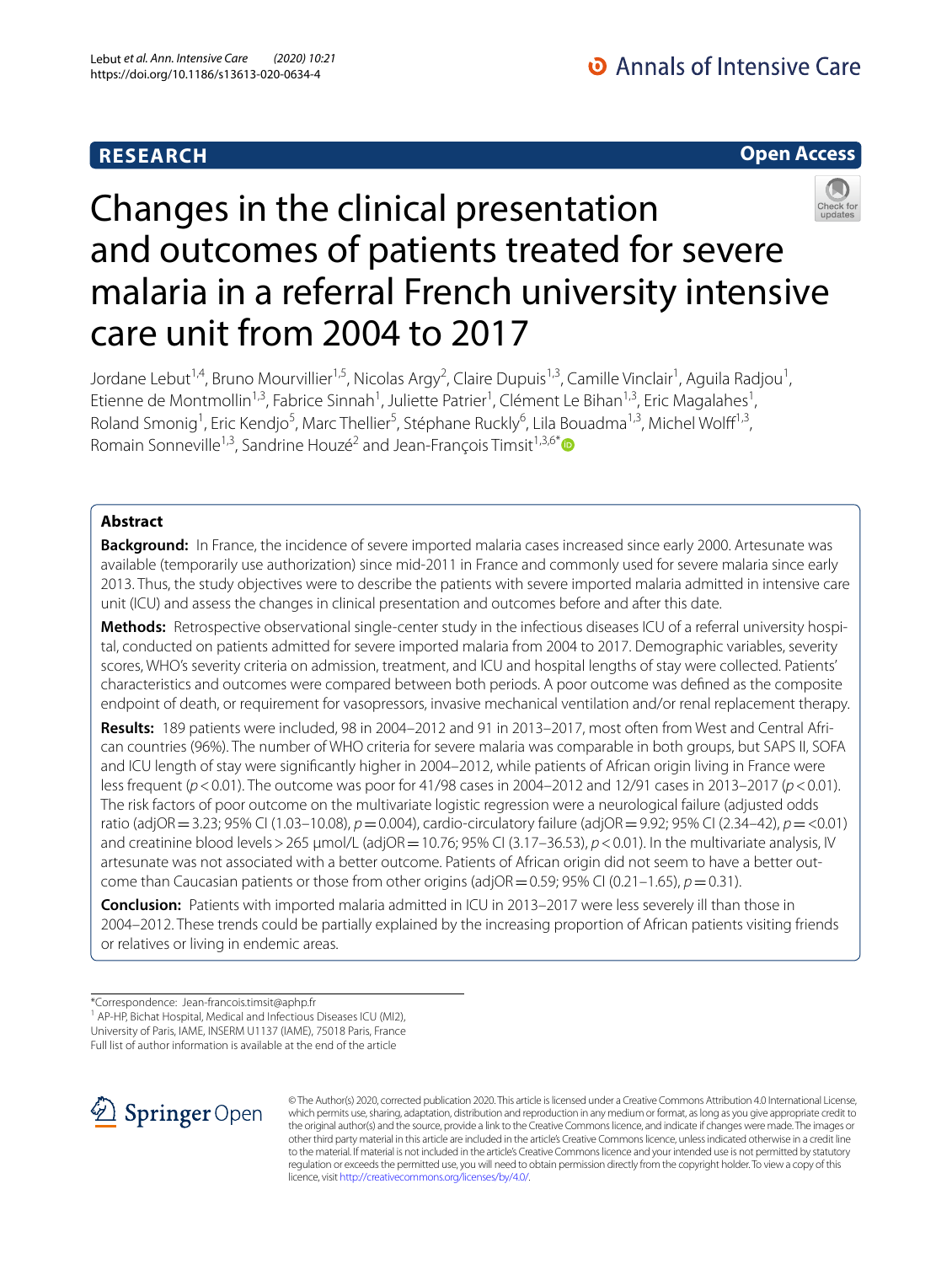**Keywords:** Severe malaria, Critically ill, Sepsis, Outcome, Artesunate

## **Background**

Half of the world's population is still exposed to malaria, causing an estimated 228 million of clinical cases associated to 405,000 deaths in 2018. The African continent is the most impacted by *Plasmodium* infection, with still 93% of all worldwide clinical malaria cases and 94% of worldwide deaths, mostly in young children. However, although the malaria incidence rate decreased by 21% between 2010 and 2015, thanks to successive health policies aiming to decrease *Plasmodium* spp. exposition in local populations of endemic countries, it remains stable since 2015 [[1\]](#page-9-0).

France is the non-endemic European countries most afected by malaria imported cases, increasing since 2012 [[2–](#page-9-1)[4\]](#page-9-2), from 3580 estimated infected patients in 2012 to 5550 in 2018  $(+55%)$ . The associated mortality rate reached 0.39%. The increased incidence is likely explained by the growing number of African people visiting friends and relatives (VFR) in sub-Saharan countries and coming back to Western European countries such as France [[5\]](#page-9-3).

Importantly, during the last decade, the guidelines for the diagnosis and management of severe malaria cases have undergone major changes in endemic area and in France. Available in compassionate use in France since May 2011, artesunate became the frst-line treatment for severe malaria. This drug is associated with a reduced mortality in endemic areas  $[6, 7]$  $[6, 7]$  $[6, 7]$  $[6, 7]$ , was shown to improve survival *versus* quinine in South-East Asia and Africa, to reduce parasite clearance time, and to shorten the ICU and hospital lengths of stay in non-endemic countries [\[8](#page-9-6)]. Its efectiveness and tolerance made it a good choice to replace intravenous quinine in European countries.

During the past decade, the characteristics of severe imported malaria cases referred to our intensive care unit (ICU) changed markedly. Patients were less often Caucasian tourists, presented less often with multiple organ failures, and seemed to recover more quickly. Therefore, we decided to further assess these epidemiologic changes and the potential impact of the widespread increase in the use of artesunate as a frst-choice therapy on the improvement of prognosis.

The aim of this single-center study was to assess the evolution of the epidemiology, clinical presentation and outcome in severe imported malaria patients in an ICU of a referral hospital during the last 14 years. Our frst objective was to assess over the years the clinical presentation, treatment and outcome in patients with severe imported malaria. The second one was to evaluate whether the changes in the outcome were correlated with the epidemiological evolution of patients with severe imported malaria, or with the availability of IV artesunate.

# **Methods**

# **Study population**

The study was performed in the infectious diseases ICU of Bichat–Claude Bernard University hospital in Paris. Every patient admitted with a diagnosis of severe malaria between January 2004 and December 2017 was included. Hospitalization report database and biological data were retrospectively collected.

According to the French recommendations for the management of severe imported malaria, adapted from the 2014 WHO's defnition [[9\]](#page-9-7), severe imported malaria cases were defned by the presence of *Plasmodium falciparum* parasites in peripheral blood (or, more rarely, of one of the four other *Plasmodium* species), associated with one or more defned severe clinical conditions or biological fndings. Clinical criteria included neurological failure (with obnubilation, confusion or prostration, Glasgow Coma Scale<11, or multiple seizures), respiratory failure (requirement for mechanical ventilation with  $PaO<sub>2</sub>/FiO<sub>2</sub> < 300$  mmHg or spontaneous breathing with  $PaO<sub>2</sub> < 60$  mmHg and/or respiratory rate  $>30$ per min), cardio-circulatory failure (systolic blood pressure<80 mmHg despite adequate volume repletion or need for vasoactive drugs), hemorrhage, or jaundice. Laboratory criteria included hyperlactatemia (serum lactate > 2 mmol/L), acidosis (pH < 7.35), renal impairment (serum creatinine > 265 µmol/L), hyperparasitemia (>4%), hypoglycemia (blood glucose<2.2 mmol/L) and severe anemia (hemoglobin<7 g/dL). Severity criteria were collected within the frst hour of ICU admission.

#### **Data collection**

Patients' characteristics and outcomes were compared across two periods, namely from 2004 to end 2012 (1st study period) and from 2013 to 2017 (2nd study period), i.e., before and after artesunate became the frst-choice treatment.

The demographic variables such as age, sex, ethnicity (Caucasian, African living in France or in Africa), visited endemic area, length of stay in endemic areas, chemoprophylaxis strategy applied, cause of travel, time between symptoms onset and ICU admission, previous therapy before ICU admission, medical history of prior malaria infection clinical and biological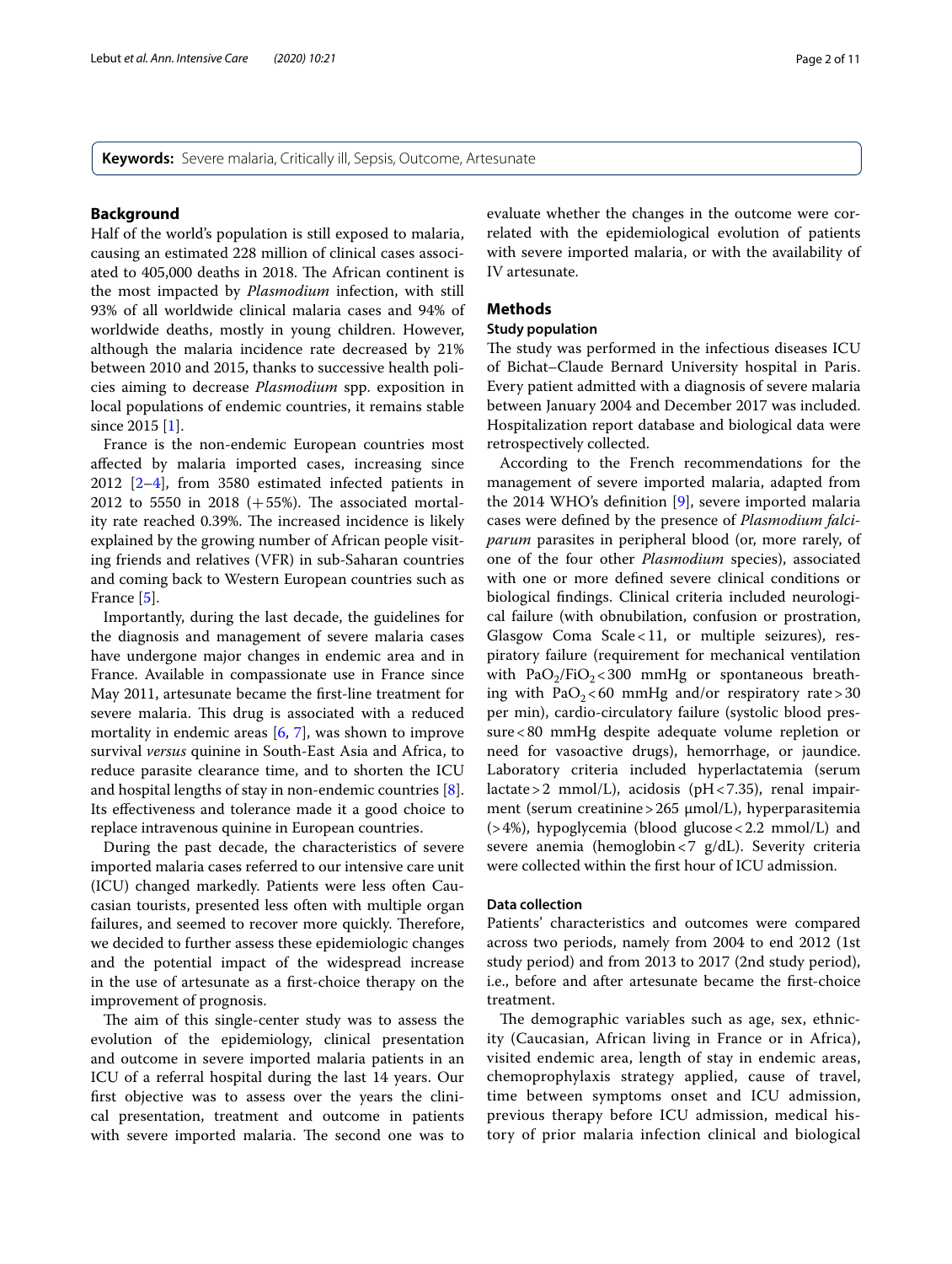parameters during the frst hour following ICU admission, curative treatment used, and ICU and hospital lengths of stay were collected. Malaria serology was also performed for all patients whom diagnosis was confrmed in our laboratory. As the exact time of the anti-malarial therapy start before ICU admission was not always available, it was recorded as a Likert scale variable (never,  $<$  8 h,  $<$  24 h,  $\geq$  24 h). The illness severity at ICU admission was assessed using the Simplifed Acute Physiology Score II (SAPS II) and Sepsis-related Organ Failure Assessment (SOFA) score. A postartesunate delayed hemolysis was sought in follow-up consultations and defned as a decrease in hemoglobin associated with haptoglobin <  $0.1$  g/L or LDH > 390 IL/L more than 7 days after treatment initiation with artesunate.

# **Outcomes**

We defned a poor outcome as a composite endpoint comprising death, or requirement for vasopressors, invasive mechanical ventilation (MV) and/or renal replacement therapy (RRT).

#### **Indirect immunofuorescence assay (IIFA)**

The detection and the quantification of total antibodies against *Plasmodium falciparum* were used to identify a previous exposure to *Plasmodium* spp. Anti-plasmodial IgG/A/M antibodies were detected and quantifed by serological screening based on indirect immunofuorescence assay (IIFA) using whole schizonts of the 3D7 *P. falciparum* strain as crude antigens, and fuoresceinlinked anti-human IgG/A/M (Biorad®; Hercules, California, USA) as conjugate. Quantifcation of plasmatic antibody concentration was estimated by serologic titers. For statistical analysis, antibody titers were classifed into three groups: negative if  $< 1:64$ ; positive for titers from 1:64 to 1:1024 and highly positive for titers>1:1024.

#### **Statistical analysis**

Univariate analysis (Mann–Whitney or Chi-square tests as appropriate) was performed to unveil diferences between both study periods. A similar analysis was used to select variables associated with poor outcome. Quantitative clinical and biological variables were transformed into dummy variables according to WHO criteria for severity. Variables with a *p* value of 0.1 or less were proposed for selection in a logistic regression model with stepwise selection stratifed by period. Data are presented as median (interquartile range) or numbers (%). We used the SAS 9.4 software for all statistical analyses.

# **Results**

## **Patient characteristics**

From 2004 to 2017, 189 patients were admitted to our ICU for severe imported malaria. Demographic data are shown in Table [1](#page-3-0). The median age was 45.3 years and 63% of the patients were male. The infection was most often acquired in West and Central Africa (96%). Most patients travelled to visit friends or relatives (52%) and took a partial anti-malarial chemoprophylaxis (94%). Thirty-seven patients (19%) were living in endemic countries and were travelling in France. The proportion of European people travelling for tourism or work was below one-third and seemed to be decreasing over the years (Fig. [1](#page-4-0)). Among travellers, the median duration of stay in endemic area was 30 days. The median duration of symptoms before ICU admission was 6 days.

*Plasmodium falciparum* was identifed in 184 cases out of the 189 patients (97%). The other species responsible for severe malaria were *Plasmodium vivax* (three patients), *Plasmodium ovale* (one patient) and *Plasmodium malariae* (one patient). These latter patients experienced more specifcally circulatory failure (four patients) and respiratory distress syndrome (one patient).

The median parasitemia was  $5.3\%$  [1.5;9] and hyperparasitemia above 4% was the most commonly observed criteria of severe malaria (59%), as well as hyperlactatemia above 2 mmol/L (41%), jaundice or bilirubin blood levels above 50  $\mu$ mol/L (39%). Although neurological failures were often observed (36%), only one out of ten patients presented a Glasgow Coma score below 11 or multiples seizures.

Underlying chronic conditions were reported in 31% of patients (58/189), most often hypertension and diabetes mellitus. The HIV status was known positive in 10% (18/189), two of them were at AIDS stage. Two patients were 4 months pregnant.

## **First and second study periods**

The proportion of people living in endemic areas or travelling for VFR increased from 66% in the frst period to 78% in the second period  $(p=0.07)$ . During the second period, the number of severe imported malaria cases in Caucasian people decreased, while that in African people living in France increased significantly  $(p<0.01)$ . A medical history of prior malaria was less frequently observed during the frst period than after, with, respectively, 16  $(16%)$  and 28 (31%) patients ( $p=0.02$ ), although the proportions of positive malaria serology were comparable between periods. The lack of observance of anti-malarial chemoprophylaxis was deemed similar across periods, with still less than one patient out of ten taking a complete chemoprophylaxis. The platelet count was not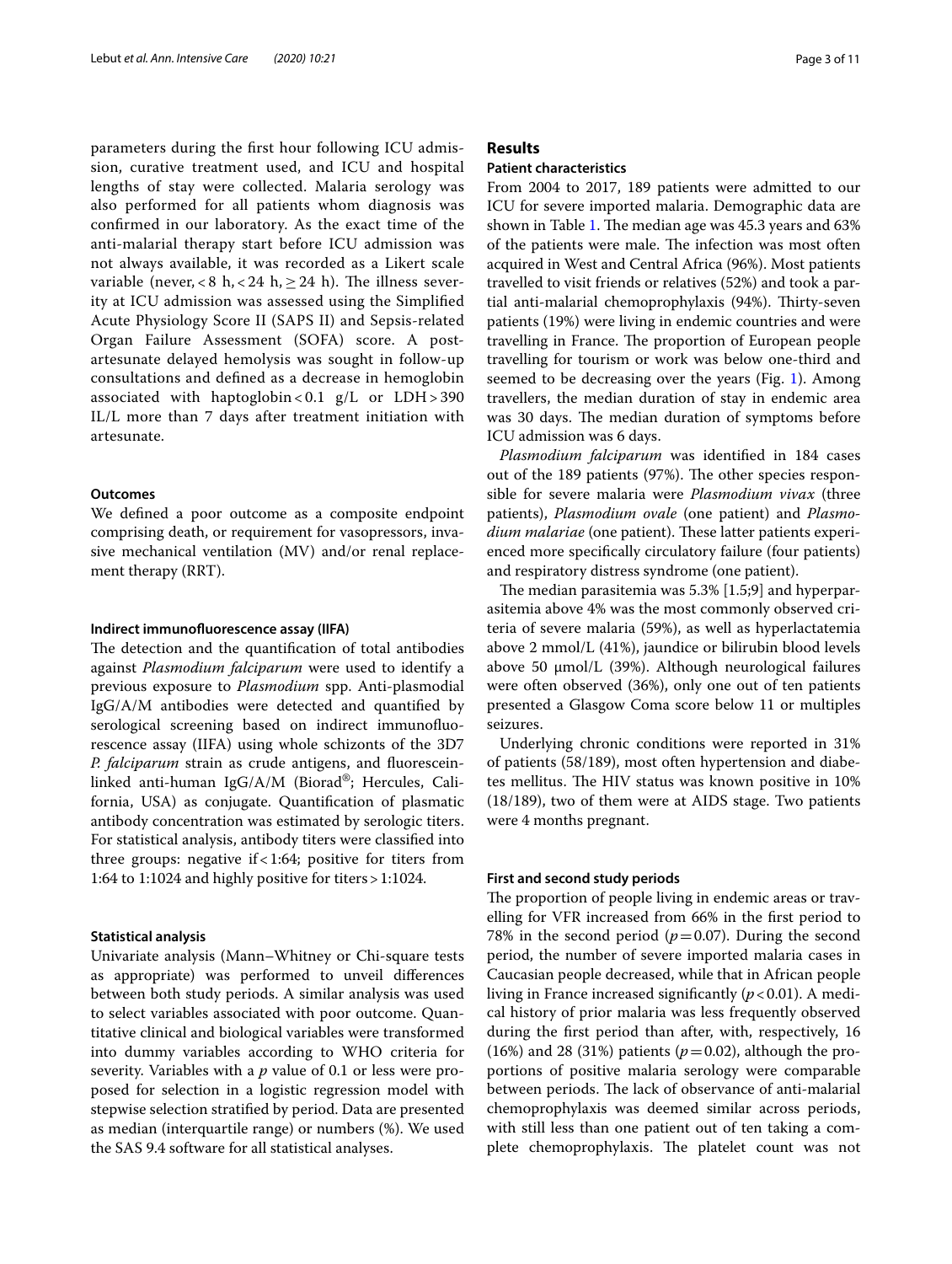# <span id="page-3-0"></span>**Table 1 Characteristics of patients with severe imported malaria**

| Characteristics                                                    | <b>Total</b> | 2004-2012   | 2013-2017   | p value |
|--------------------------------------------------------------------|--------------|-------------|-------------|---------|
| Number of patients                                                 | 189*         | 98          | 91          |         |
| Gender, male                                                       | 119(63)      | 65 (66)     | 54 (59)     | 0.32    |
| Age, median in years [IQR]                                         | 45 [31; 56]  | 45 [29; 56] | 45 [33; 57] | 0.33    |
| Clinical history of previous malaria                               | 44 (23)      | 16(16)      | 28(31)      | 0.02    |
| Positive malaria serology                                          | 89 (47)      | 45 (66)     | 44 (63)     | 0.68    |
| Highly positive (IIFA > 1:1024)                                    | 29(15)       | 17(17)      | 12(13)      | 0.36    |
| Positive (IIFA from 1:64 to 1:1024)                                | 60 (32)      | 28 (29)     | 32(35)      |         |
| Negative (IIFA $<$ 1:64)                                           | 49 (26)      | 23(23)      | 26(29)      |         |
| Missing                                                            | 51(27)       | 30(31)      | 21(23)      |         |
| Ethnic group                                                       |              |             |             | < 0.01  |
| Caucasian                                                          | 51(27)       | 36(37)      | 15(16)      |         |
| African                                                            | 138 (73)     | 62(63)      | 76 (84)     |         |
| African living in France                                           | 121(64)      | 53 (54)     | 68 (75)     |         |
| African living in Africa                                           | 17(9)        | 9(9)        | 8(9)        |         |
| Cause of travel                                                    |              |             |             | 0.07    |
| Visiting friends and relatives/living in endemic areas             | 136 (72)     | 65 (66)     | 71 (78)     |         |
| Europeans travelling for tourism or work                           | 53 (28)      | 33 (34)     | 20(22)      |         |
| Complete anti-malarial chemoprophylaxis                            | 12(6)        | 6(6)        | 6(7)        | 0.89    |
| Travel in West and Central Africa                                  | 182 (96)     | 92 (94)     | 90 (99)     | 0.07    |
| Plasmodium falciparum                                              | 184 (97)     | 95 (97)     | 89 (98)     | 0.71    |
| Time from symptoms onset to ICU admission, median in days<br>[IQR] | 6[4, 9]      | 6[4, 9]     | 5[3, 9]     | 0.08    |
| Treatment started at the time of ICU admission                     | 91 (48.9)    | 47 (49.5)   | 44 (48.4)   | 0.43    |
| Treatment started < 8 h before ICU admission                       | 59 (31.7)    | 27 (28.4)   | 32 (35.2)   |         |
| Treatment started < 24 h before ICU admission                      | 11(5.9)      | 8(8.4)      | 3(3.3)      |         |
| Treatment started > 24 h before ICU admission                      | 25 (13.4)    | 13(13.7)    | 12(13.2)    |         |
| ICU length of stay, median [IQR]                                   | 2[2, 4]      | 4[2, 7]     | 2[2,3]      | < 0.01  |
| Hospital length of stay, median [IQR]                              | 7[5, 13]     | 8 [6, 15]   | 7[5, 10]    | 0.05    |
| SAPS II, median [IQR]                                              | 25 [18; 36]  | 28 [20; 36] | 22 [16; 35] | 0.03    |
| SOFA, median [IQR]                                                 | 6[4, 8]      | 6[5, 8]     | 5[4, 7]     | < 0.01  |
| Mortality                                                          | 7(4)         | 5(5)        | 2(2)        | 0.29    |

ICU: intensive care unit; IQR: interquartile range; IIFA: indirect immunofuorescence assay; SAPS: Simplifed Acute Physiology Score; SOFA: Sequential Organ Failure Assessment

\* Except for malaria serology there was no missing data of the independent variables

diferent between periods (2004–2013: 44 G/L [26; 63.5]; 2013–2017: 51 G/L [30; 84]; *p*=0.08).

Except for renal insufficiency (30% before 2013, 18% after 2013,  $p=0.05$ ), the illness severity criteria were comparable between both periods (Table [2](#page-4-1)), including the median parasitemia. Even if the number of WHO criteria for severe malaria on admission was similar between both groups (median=2,  $p=0.28$ ), the ICU severity scores were signifcantly lower during the second period: the median SAPS II decreased from 28 to 22  $(p=0.03)$ and the median SOFA score from 6 to 5  $(p<0.01)$ . During the second period, the median ICU length of stay was shorter by 2 days  $(p<0.01)$  and the median hospital length of stay by 1 day  $(p=0.05)$ .

The proportion of patients treated with artesunate was 12.2% (12/98 patients) during the frst period as artesunate became progressively available in France since May 2011. After 2012, it reached 92.3% (84/91 patients) while the other seven patients received intravenous quinine, including four cases treated in another hospital before ICU admission, the two pregnant women and the case of *Plasmodium malar*iae. The anti-malarial treatment was started before ICU admission in one patient out of two, without any signifcant difference between both periods ( $p$ =0.43).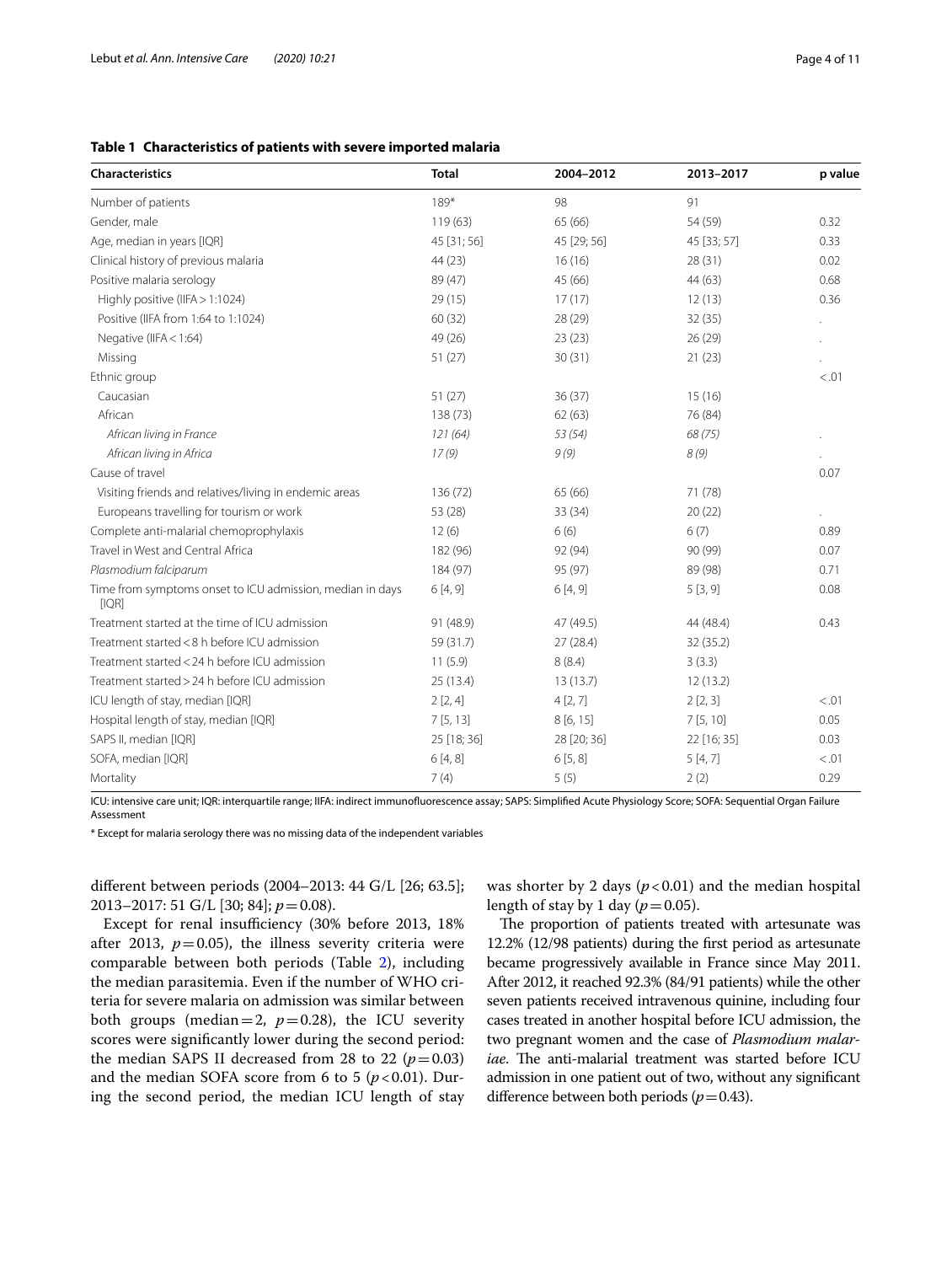

<span id="page-4-1"></span><span id="page-4-0"></span>

|  |  | Table 2 Criteria leading to classification as severe malaria on admission |  |  |
|--|--|---------------------------------------------------------------------------|--|--|
|  |  |                                                                           |  |  |

| Severe malaria criteria                                                         | <b>Total</b>     | 2004-2012        | 2013-2017        | p value |
|---------------------------------------------------------------------------------|------------------|------------------|------------------|---------|
| Neurological failure: obnubilation, confusion, GCS < 11 or<br>multiple seizures | 68 (36)          | 35(36)           | 33 (36)          | 0.94    |
| Glasgow Coma Scale < 11                                                         | 17(9)            | 12(12)           | 5(5)             | 0.13    |
| Multiples seizures                                                              | 8(4)             | 6(6)             | 2(2)             | 0.18    |
| Respiratory failure                                                             | 11(6)            | 5(5)             | 6(7)             | 0.66    |
| Cardio-circulatory failure                                                      | 36(19)           | 16(16)           | 20(22)           | 0.31    |
| Hemorrhage                                                                      | 3(2)             | 2(2)             | 1(1)             | 0.6     |
| Clinical jaundice or bilirubin > 50 µmol/L                                      | 73 (39)          | 42 (43)          | 31(34)           | 0.21    |
| Hyperlactatemia > 2 mmol/L                                                      | 77(41)           | 42 (43)          | 35 (38)          | 0.54    |
| Lactate, median [IQR]                                                           | $2.1$ [1.2; 3.2] | $2.1$ [1.2; 3.5] | $1.8$ [1.2; 2.8] | 0.32    |
| Acidosis: $pH < 7.35$                                                           | 21(11)           | 14(14)           | 7(8)             | 0.15    |
| pH, median [IQR]                                                                | 7.4 [7.4; 7.5]   | $7.4$ [7.4; 7.5] | $7.4$ [7.4; 7.5] | 0.2     |
| Renal impairment: serum creatinine > 265 µmol/L                                 | 45 (24)          | 29(30)           | 16(18)           | 0.05    |
| Creatinine, median [IQR]                                                        | 120 [82; 247]    | 140 [92; 280]    | 107 [77; 197]    | < 0.01  |
| Hyperparasitemia > 4%                                                           | 112 (59)         | 59 (60)          | 53 (58)          | 0.78    |
| Parasitemia, median in % [IQR]                                                  | $5.3$ [1.5; 9]   | $5.3$ [2, 10]    | $5.3$ [1.2; 7.7] | 0.3     |
| Hypoglycemia: blood glucose < 2.2 mmol/L                                        | 1(0.5)           | 1(1)             | 0(0)             |         |
| Severe anemia: hemoglobin < 7 g/dL                                              | 22(12)           | 15(15)           | 7(8)             | 0.1     |
| Number of severe criteria, median [IQR]                                         | 2[1, 4]          | 2[1, 4]          | 2[1,3]           | 0.28    |

GCS: Glasgow Coma Scale; IQR: interquartile range

# **Outcome**

A poor outcome, comprising death, requirement for vasopressors, invasive mechanical ventilation and/or renal replacement therapy, occurred in 41 (42%) and 12 (13%) patients during each period, respectively (*p*<0.01) (Table [3\)](#page-5-0). Patients' characteristics and severity criteria at ICU admission, according to outcome are shown in Table [4](#page-5-1). The evolution of the number of poor and good outcomes over time is shown in Fig. [2](#page-6-0).

Seven patients died during hospital stay (3.7%). Five of them died within the frst week of care, and the two latter after a prolonged hospitalization stay and because of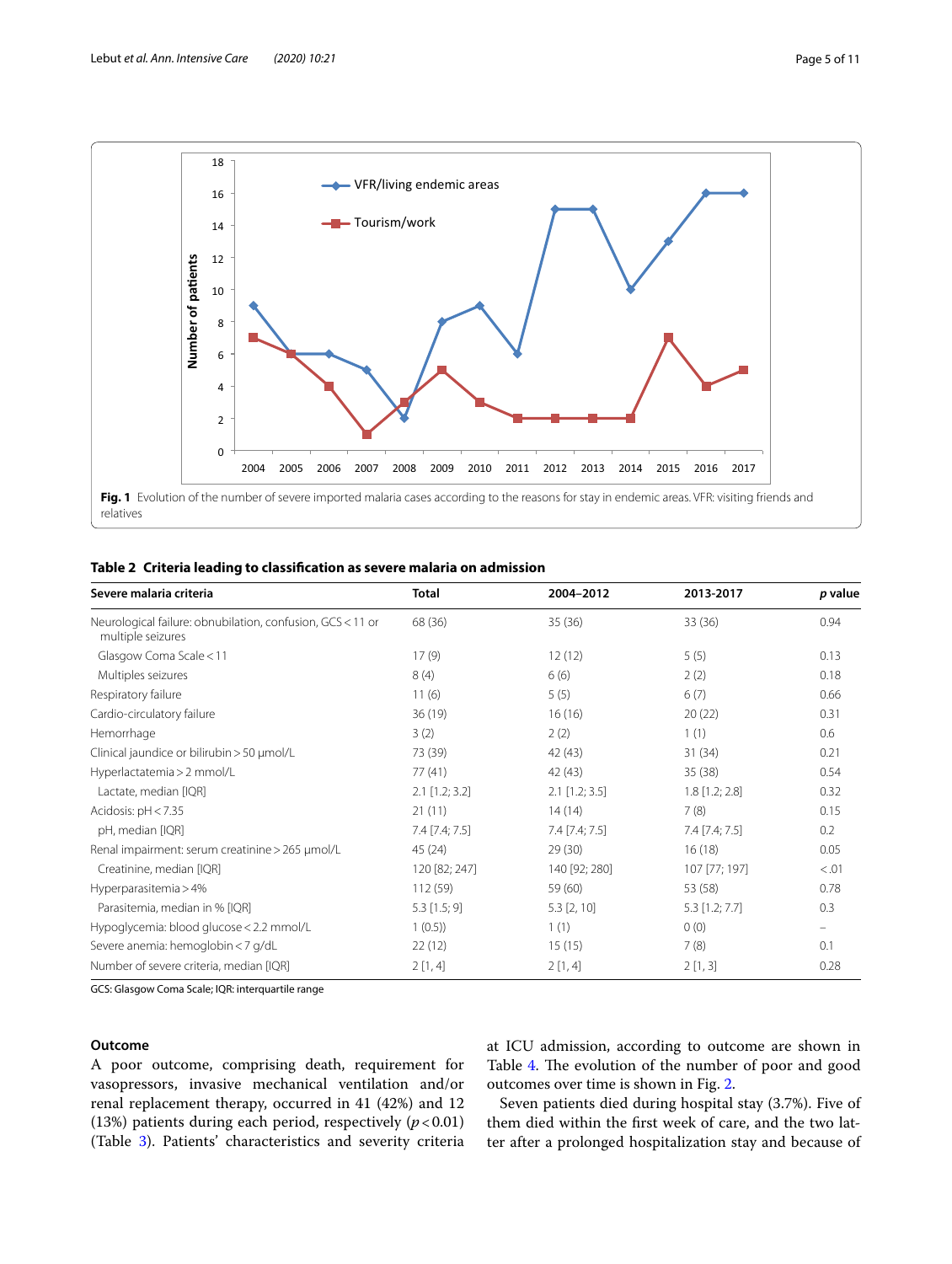# <span id="page-5-0"></span>**Table 3 Outcome of patients with severe malaria**

| Outcome                           | All patients | 2004-2012 | 2013-2017 | p value |  |
|-----------------------------------|--------------|-----------|-----------|---------|--|
|                                   |              |           |           |         |  |
| Death                             | 7(4)         | 5(5)      | 2(2)      | 0.29    |  |
| Need of vasopressors              | 19 (10)      | 13(13)    | 6(7)      | 0.13    |  |
| Need of mechanical ventilation    | 34 (18)      | 28 (29)   | 6(7)      | < 0.01  |  |
| Need of renal replacement therapy | 35(19)       | 26(27)    | 9(10)     | < 0.01  |  |
| Poor outcome                      | 53 (28)      | 41(42)    | 12(13)    | < 0.01  |  |

# <span id="page-5-1"></span>**Table 4 Patients' characteristics and severity criteria at ICU admission, according to outcome**

| <b>Patients characteristics</b>                                    | Good outcome     | Poor outcome    | <b>OR</b> | 95% CI        | p value |
|--------------------------------------------------------------------|------------------|-----------------|-----------|---------------|---------|
| Number of patients                                                 | 136              | 53              |           |               |         |
| Gender, male                                                       | 85 (62)          | 34 (64)         | 0.96      | [0.48; 1.92]  | 0.91    |
| Age, median [IQR]                                                  | 45 [31; 57]      | 48 [31; 54]     | 1.01      | [0.98; 1.02]  | 0.83    |
| Clinical history of prior malaria                                  | 39 (29)          | 5(9)            | 0.32      | [0.11; 0.88]  | 0.03    |
| Positive malaria serology                                          | 68 (64)          | 21(66)          | 1.02      | [0.44; 2.38]  | 0.96    |
| Ethnic group                                                       |                  |                 |           |               |         |
| Caucasian                                                          | 27(20)           | 24(45)          | 1         |               | 0.03    |
| African                                                            | 109 (80)         | 29 (54)         | 0.3       | [0.15; 0.6]   | < 0.01  |
| African living in France                                           | 97(71)           | 24(45)          | 0.37      | [0.17; 0.76]  | < .01   |
| African living in Africa                                           | 12(9)            | 5(9)            | 0.56      | [0.16; 1.92]  | 0.36    |
| Cause of travel                                                    |                  |                 |           |               |         |
| Visiting friends and relatives/living in endemic areas             | 106 (78)         | 30(57)          | 0.42      | [0.2; 0.85]   | 0.02    |
| Europeans travelling for tourism or work                           | 30(22)           | 23(43)          | 1         |               |         |
| Complete chemoprophylaxis                                          | 11(8)            | 1(2)            | 0.2       | [0.02; 1.67]  | 0.14    |
| Time from symptoms onset to ICU admission, median in<br>days [IQR] | 5[4,8]           | 7[4, 9]         | 1.04      | [1.01; 1.19]  | 0.02    |
| Treatment started before ICU admission                             | 67 (49)          | 31 (58)         | 1.49      | [0.76; 2.94]  | 0.24    |
| Treatment administered                                             |                  |                 |           |               |         |
| Artesunate                                                         | 81 (60)          | 15(28)          | 0.72      | [0.25; 2.1]   | 0.55    |
| Intravenous quinine                                                | 55 (40)          | 38 (72)         | 1         |               |         |
| SAPS II, median [IQR]                                              | 21 [16, 30]      | 41 [31; 56]     | 1.14      | [1.09; 1.19]  | < 0.01  |
| SOFA, median [IQR]                                                 | 5[3,6]           | 8[7, 12]        | 1.92      | [1.55; 2.37]  | < 0.01  |
| Parasitemia median in % [IQR]                                      | $5.1$ [1.6; 8.0] | 5.9 [1.5; 13.6] | 1.03      | [0.99; 1.07]  | 0.16    |
| Severity criteria                                                  | Good outcome     | Poor outcome    | OR        | 95% CI        | p value |
| Neurological failure                                               | 38 (28)          | 30 (57)         | 3.98      | [1.94; 8.15]  | < 0.01  |
| Respiratory failure                                                | 2(1)             | 9(17)           | 23.61     | [4.38; 127]   | < 0.01  |
| Cardio-circulatory failure                                         | 17(12)           | 19 (36)         | 10.62     | [3.67; 30.68] | < 0.01  |
| Bilirubin > 50 µmol/L                                              | 49 (36)          | 24 (45)         | 1.32      | [0.67; 2.6]   | 0.42    |
| Serum creatinine > 265 µmol/L                                      | 16(12)           | 29 (55)         | 8.86      | [3.98; 19.71] | < .01   |
| Severe anemia: hemoglobin < 7 g/dL                                 | 15(11)           | 7(13)           | 0.95      | [0.35; 2.59]  | 0.92    |
| Acidosis: pH < 7.35                                                | 5(4)             | 16(30)          | 11.53     | [3.71; 35.83] | < 0.01  |
| Hyperlactatemia > 2 mmol/L                                         | 46 (34)          | 31 (59)         | 2.86      | [1.44; 5.69]  | < 0.01  |
| Hyperparasitemia > 4%                                              | 78 (57)          | 34 (64)         | 1.33      | [0.67; 2.64]  | 0.42    |
| Number of severity criteria, median [IQR]                          | 2[1,3]           | 4[2, 5]         | 2.16      | [1.66; 2.81]  | < 0.01  |

ICU: intensive care unit; IQR: interquartile range; SAPS: Simplifed Acute Physiology Score; SOFA: Sequential Organ Failure Assessment; NB: for quantitative variable OR value is given per point of increase of the variable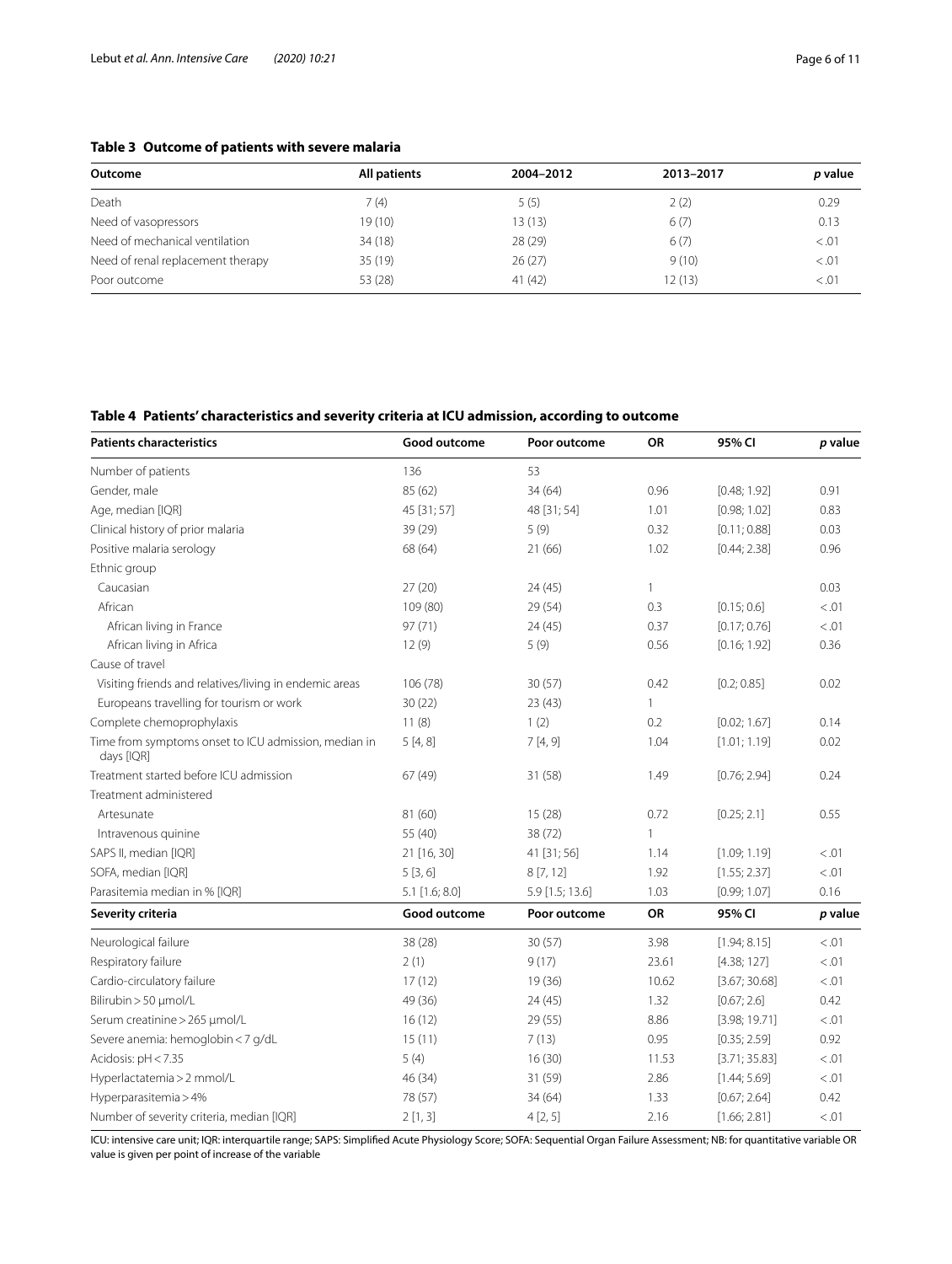



<span id="page-6-0"></span>severe comorbidities. Four of these seven patients were transferred from another hospital and three of them did not receive any anti-malarial treatment before admission in our ICU. During their ICU stay, 19 patients (10%) needed vasopressors. An invasive mechanical ventilation was initiated in 35 (19%) patients, for 5 days in median. Twenty-three patients were intubated because of neurologic impairment, ten for respiratory distress, one for hemorrhagic shock and one for cardiac arrest. Thirtysix patients (19%) needed a renal replacement therapy throughout their full stay in ICU, for 4 days in median. Only two patients still needed hemodialysis after 1 month of care; however, their renal function recovered after 3 and 6 months, respectively. Erythrocytes transfusions were reported in 17 patients (9%) during ICU stay. Two patients sufered from splenic rupture. A postartesunate delayed hemolysis was reported in follow-up consultations with ID physicians for 8/84 (9.5%) patients of the 2nd period. Symptomatic hypoglycemia occurred in three ICU patients, all treated with intravenous quinine. Only one patient presented severe hypoglycemia on admission before quinine administration.

In univariate analysis, the risk factors of poor outcome were neurological failure, respiratory failure, circulatory collapse, and creatinine serum level above 265 µmol/L.

In multivariate analysis, the risk factors of poor outcome were neurological failure, circulatory collapse and creatinine serum level above  $265 \mu$  $265 \mu$  $265 \mu$ mol/L (Table 5).

African-origin patients did not seem to have a better outcome than Caucasian or other origin patients (adjOR=0.59; 95% CI  $(0.21-1.65)$ ,  $p=0.31$ ). When forced in the fnal prognostic model, artesunate-based therapy did not appear to be diferent from quininebased therapy in term of prognosis (adjOR=0.29; 95% CI  $(0.04-2.03), p=0.21$ .

## **Discussion**

The major finding of our study conducted in a referral ICU for severe imported malaria in the Parisian area is that, despite no clear modifcation of the number and types of WHO criteria of patients throughout both study periods, the patients had a less severe disease as estimated by the SAPS II and a better prognosis during the 2013-2017 time period. These changes in presentation and prognosis were not related to an earlier initiation of therapy and not clearly related to the widespread use of artesunate, but were associated with changes in the population over time. Patients were hospitalized with a signifcantly lower SAPS II scores, but without signifcant modifcations of the number of severity criteria at ICU admission.

Among 189 patients admitted in this ICU, the in-hospital mortality was 3.7%, lower than that described in previous studies among patients admitted for severe imported malaria  $[10-12]$  $[10-12]$ . In the multicentric SIMA study  $[10]$  $[10]$ , 35 patients (including two deaths) of our ICU were included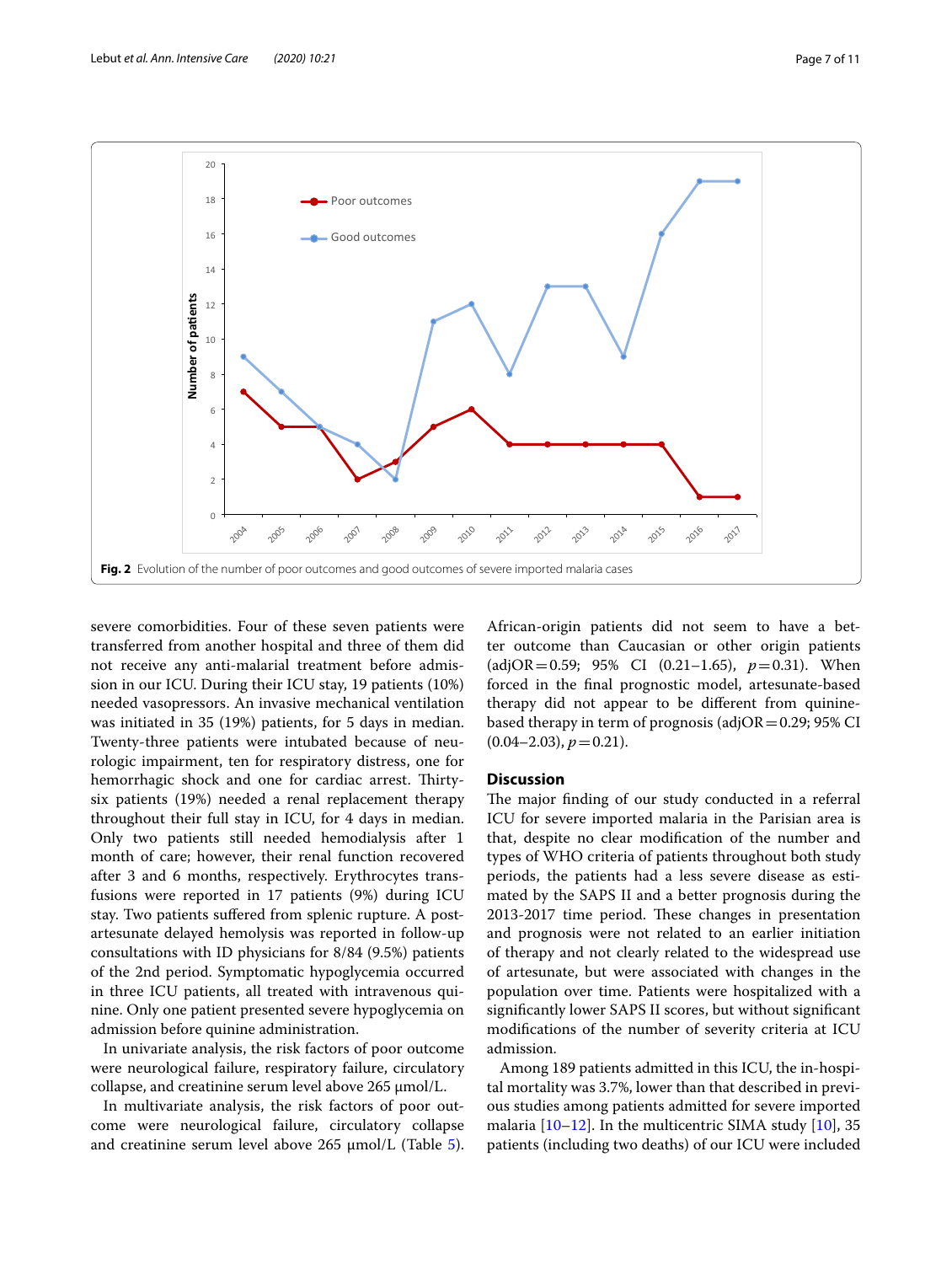| <b>Patients characteristics</b> | <b>Estimate</b> | Std error | adjOR | 95% CI        | p value |
|---------------------------------|-----------------|-----------|-------|---------------|---------|
| Ethnic group                    |                 |           |       |               | 0.31    |
| Caucasian and others            | Ref             |           |       |               |         |
| African                         | $-0.53$         | 0.53      | 0.59  | [0.21; 1.65]  |         |
| Treatment administered          |                 |           |       |               | 0.21    |
| Artesunate                      | Ref             |           |       |               |         |
| Intravenous quinine             | 1.23            | 0.99      | 3.43  | [0.49; 23.9]  |         |
| Severity criteria on admission  |                 |           |       |               |         |
| Neurological failure            | 1.17            | 0.58      | 3.23  | [1.03; 10.08] | 0.04    |
| Cardio-circulatory failure      | 2.3             | 0.74      | 9.92  | [2.34; 42]    | < 0.01  |
| Serum creatinine > 265 µmol/L   | 2.38            | 0.62      | 10.76 | [3.17; 36.56] | < 0.01  |

<span id="page-7-0"></span>**Table 5 Independent predictors of poor outcome at ICU admission, multivariate analysis**

Std error: standard error; adjOR: adjusted odds ratio; 95% CI: 95% confdence interval

NB: variables entered in the stepwise logistic regression model at the frst step were: ethnic group; parasitemia greater than 4%, neurological failure; shock; lactate level greater than 1\_8 mmol/L; pH < 7.35; serum creatinine > 265 µmol/L; bilirubin level > 50 IU; clinical history of prior malaria; cause of travel

with a lower mortality rate than in other centers (5.7% vs 10.9%). These results might be explained by the expertise of our ICU in the management of severe imported malaria. Recently, the French Artesunate Working Group analyzed the cohort of all severe imported malaria patients reported from 2011 to 2017, treated with artesunate or quinine, and observed a death rate of 3.2%, comparable to our result [[13\]](#page-9-10).

As the mortality associated with severe imported malaria is low, we defned a poor outcome as the composite endpoint of death, need of vasopressors, mechanical ventilation and/or renal replacement therapy. The association between severity criteria of malaria such as serum creatinine level above  $265 \mu$ mol/L or cardiocirculatory, respiratory or neurological failures and our poor outcome seems obvious, but these criteria are universal predictors of poor prognosis on ICU admission. Acidosis and hyperlactatemia were also associated with a poorer prognosis. Other severity criteria of malaria, such as hyperparasitemia above 4%, did not seem associated with a poorer prognosis. Importantly, patients of African origin living in France, patients with prior exposure to malaria and with a shorter time from onset symptoms to ICU admission, had a better prognosis.

One of the explanations for the rise of severe imported malaria cases for the French national reference center was a signifcant and regular decrease in the proportion of people taking complete chemoprophylaxis [\[2\]](#page-9-1). We did not observe such a drop in our population over time, as our rate of patients who took complete anti-malarial chemoprophylaxis remained steadily very low. This shows that an important work on the education of these patients is still needed.

On the other hand, the French Reference Center explained the decreasing mortality rate in the recent years by the preponderant part of African-origin patients in severe imported malaria cases having a self-reported previous history of malaria [\[2](#page-9-1)]. A prior exposure to *Plasmodium falciparum* seems to induce a protection against severe malaria by generating antibody levels which are able to signifcantly reduce the circulating and sequestered parasite burden [[13](#page-9-10)]. A persistence of some kind of protection after leaving malaria endemic areas is suspected, but the number of years covered by that protection is not well defned and needs further studies. In our work, we also observed a better outcome for patients with prior exposure, but we did not identify any correlation between a positive malaria serology and a good outcome. Data were missing for 51 patients (27%), mostly because those patients were transferred from another hospital. This finding questioned the need to develop better immunological tools to identify pre-exposed patients. While the number of travellers remained stable over the years, the proportion of patients living in endemic areas or VFR increased since 2008 (Fig. [1](#page-4-0)). Numerous associations between genetic polymorphisms and prognosis of severe malaria have been advocated [\[14](#page-9-11)[–20\]](#page-10-0), but formal confrmations using large multicenter worldwide cohorts are lacking. Independently of defnite pathophysiological explanation, the changes in population may be one of the reasons for the better outcome of patients with severe imported malaria during the second period.

We observed several cases of African patients living in Africa hospitalized for severe imported malaria in our hospital. This population of African people travelling in France to visit friends and relatives was limited, but it exemplifed that African adults may present severe malaria which needs ICU management in European countries. The worldwide decreased exposure to *Plasmodium* species with the rise of preventive measures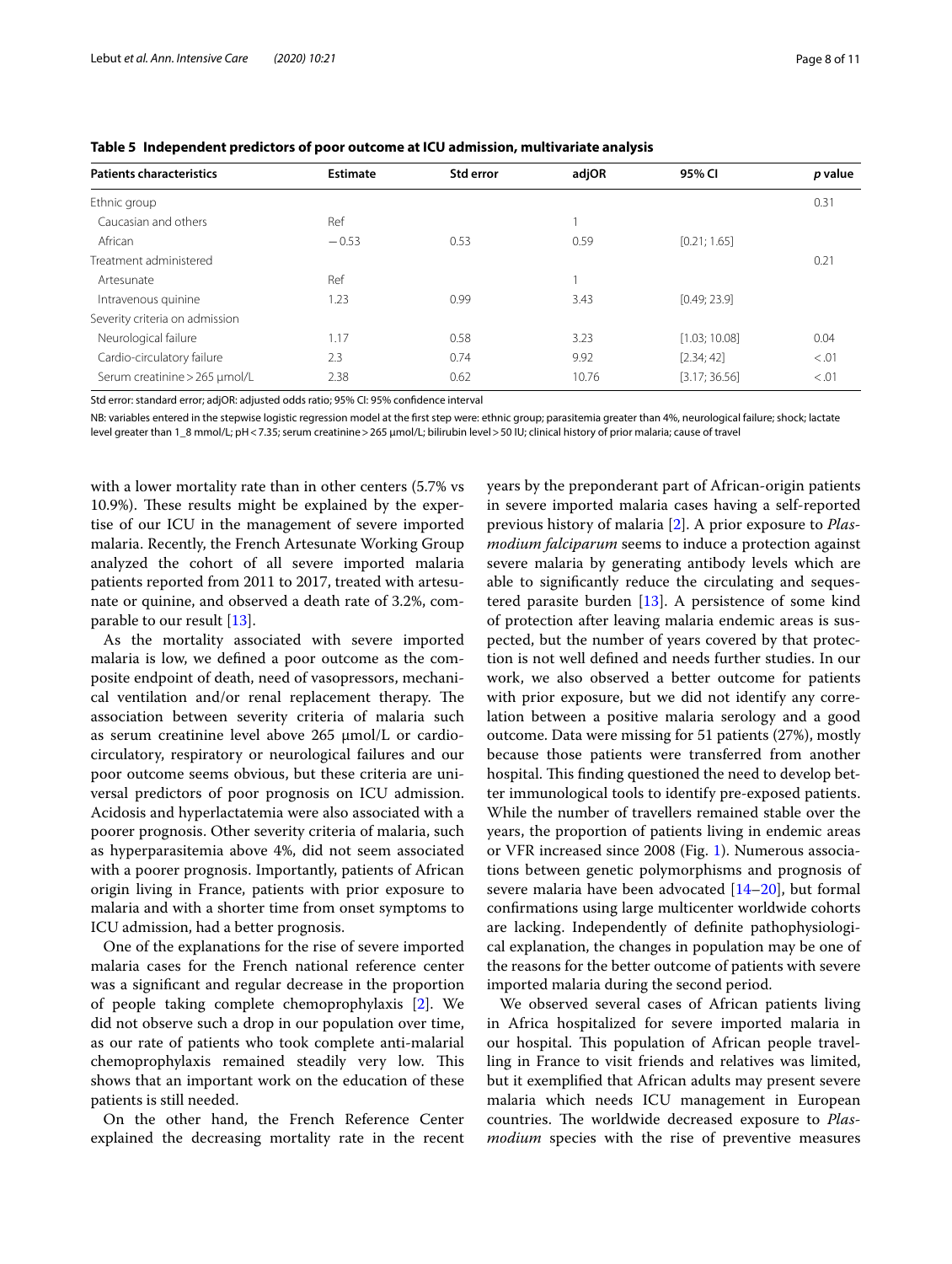induced a decreased incidence of malaria cases [\[21](#page-10-1)]. Perraut et al. found that immunity with antigen-specifc antibody declined in the youngest population in endemic areas. The consequence of this waning immunity might be an increased incidence of cases of severe imported malaria in the future [[22\]](#page-10-2).

The development of new diagnostic tools as well as new recommendations for malaria management such as the introduction of artesunate as the frst-line of treatment for severe imported malaria since 2013 could also have had an impact on the mortality rate of severe imported malaria. However, no diference were observed in the time interval between symptoms onset to ICU admission across both periods. SIMA and PALUREA, the two largest studies of imported malaria in France [[10,](#page-9-8) [11](#page-9-12)], were conducted before the availability of artesunate. Their mortality rates were higher than in our study, with death occurring during the frst week of hospitalization in three out of four patients. In these two studies, the proportion of patients needing the use of vasopressors, mechanical ventilation or renal replacement therapy is shown in table E1, as well as a review of other studies of severe imported malaria  $[8, 23, 24]$  $[8, 23, 24]$  $[8, 23, 24]$  $[8, 23, 24]$  $[8, 23, 24]$  $[8, 23, 24]$  $[8, 23, 24]$ . The risk factors associated with mortality in the SIMA cohort study were an older age, a low Glasgow Coma Scale score and a high parasitemia. In the PALUREA study, three host-related biomarkers were associated with severe malaria, namely a high level of procalcitonin and sTREM-1, and a low level of albumin. As parasitemia only refects the circulating parasites, which are less pathogenic than the sequestered parasites, another parasite-related biomarker, PfHRP2, is usually considered more relevant than parasitemia to identify severe malaria [[25](#page-10-5)]. However, this biomarker does not allow to diferentiate severe malaria with organ injuries from a "simple" hyperparasitemic severe malaria case [\[13,](#page-9-10) [26\]](#page-10-6). All those biomarkers were not systematically collected in our retrospective study and could not be analyzed.

The TropNet severe malaria study showed that a treatment with artesunate reduced the parasite clearance time and was associated with shorter ICU and hospital lengths-of-stay  $[8]$  $[8]$ . The initiation of an anti-malarial treatment is an emergency and previous studies demonstrated that a better prognostic was associated with a shorter time between the frst symptoms and the initiation of treatment administration [[27,](#page-10-7) [28](#page-10-8)]. However, we could not demonstrate that patients with better outcome had an earlier initiation of treatment. In our study, even a treatment started before ICU admission was not signifcantly associated with a better outcome. Nevertheless, we observed that 3/7 deaths occurred in patients transferred from another hospital without any administration of anti-malarial agents. We did not analyze the anti-malarial treatment that may have followed the initial administration of artesunate or quinine, because we estimated that the outcome of severe malaria would depend of the frst anti-malarial treatment.

The main limitation of our study is the retrospective and monocentric design in a referral French ICU specialized in infectious diseases. Mortality might have been biased by the fact that our ICU had a long experience in treating severe imported malaria. The absence of diference between artesunate and quinine treatment in this study might be explained by a large experience in IV quinine use and the use of up-to-date standard of ICU care. Adverse effects reported with quinine use were very rare with only three symptomatic episodes of hypoglycemia. The absence of difference may also be due to a lack of study power because of an insufficient number of patients. In 2012, a retrospective study in the United Kingdom compared 24 patients treated with artesunate to 167 patients treated with quinine  $[29]$  $[29]$ . The length of stay was shorter in the artesunate group. The authors mentioned that this improvement might have been due either to the artesunate use or to a change in the population admitted. Indeed, they observed a shift in the origins of the patients with a higher proportion of African patients in the artesunate group. We also observed a change in the profle of our patients over time, with a higher proportion of African patients visiting friends or relatives or living in endemic countries.

The French Artesunate Working Group has also yielded the absence of signifcant impact of artesunate use in France. Indeed, in a country with a high level of care, no diference was found in term of mortality rate or duration of stay of severe malaria treated with artesunate versus quinine [\[30](#page-10-10)]. However, artesunate is a safe and effective treatment of severe malaria that became a standard of care, even in high-income countries and our aim was not to question its superiority, but to identify other parameters responsible for the change in prognosis. Post-artesunate delayed hemolysis occurred in 9.5% of the patients, which seems very low compared to other studies [\[25](#page-10-5)]. This event was collected from follow-up consultation reports and may have been underestimated.

In our unit, we did not observe any treatment failure when using artesunate. Treatment failure was defned by the WHO as the inability to clear malarial parasitemia or prevent recrudescence after treatment. Factors identifed by the WHO to contribute to treatment failure were poor patient compliance, drug interactions and resistance [\[26](#page-10-6)]. In our study, 96% of the patients with severe imported malaria were coming back from West and Central Africa and only four patients travelled in Asia where cases of artesunate resistance have been described. The oral treatment following intravenous artesunate was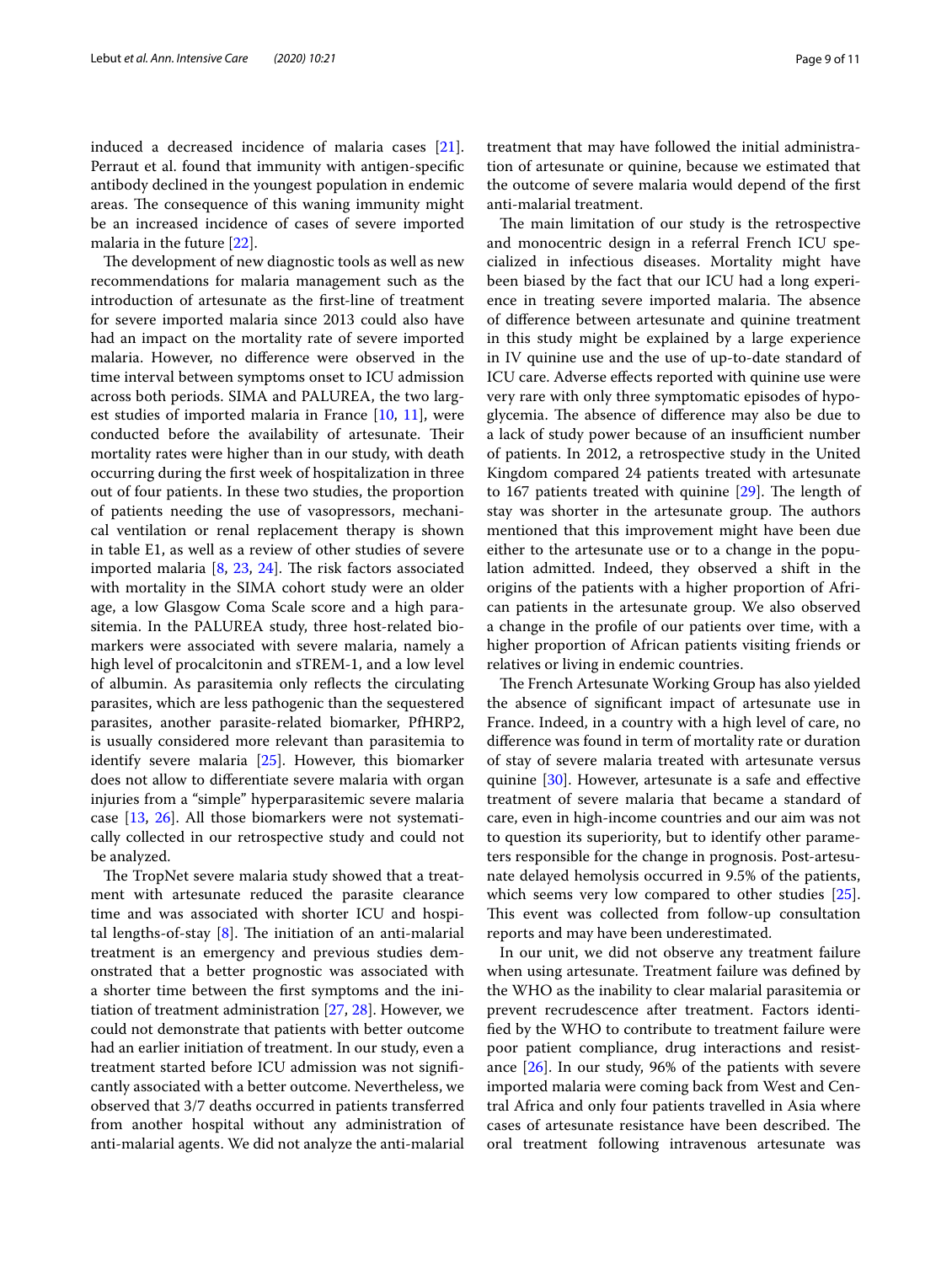artemisin-based combination therapy in most patients. Compliance to the oral treatment was not assessed in our study, as patients were usually already discharged from our ICU at this time.

# **Conclusion**

In our ICU, the majority of patients admitted with severe imported malaria were of African origin and acquired their infection in West and Central Africa. On admission, those patients were less severe during the period of artesunate use than before. These trends could be partially explained by changes in the exposed population, with an increasing proportion of patients of African origin in the second period.

# **Supplementary information**

**Supplementary information** accompanies this paper at [https://doi.](https://doi.org/10.1186/s13613-020-0634-4) [org/10.1186/s13613-020-0634-4.](https://doi.org/10.1186/s13613-020-0634-4)

**Additional fle 1.** Additional table.

#### **Abbreviations**

adjOR: Adjusted odds ratio; AIDS: Acquired immunodeficiency syndrome; FiO<sub>2</sub>: Fraction of inspired oxygen; ICU: Intensive care unit; IIFA: Indirect immunofluorescence assay; IQR: Interquartile range; IV: Intravenous; MV: Mechanical ventilation; OR: Odds ratio; PaO<sub>2</sub>: Partial pressure in oxygen; RRT: Renal replacement therapy; SAPS: Simplifed Acute Physiology Score; SOFA: Sequential Organ Failure Assessment; VFR: Visiting friends and relatives; WHO: World Health Organization; 95% CI: 95% confdence interval.

#### **Acknowledgements**

We thank Dr. Celine Feger Emibiotech SA for her technical assistance in editing the manuscript.

#### **Authors' contributions**

Conception and data entry: BM, MW, JFT, JL. Statistical analyses: JFT, SR. Writing: JL, JFT. Careful review of the manuscript and suggested modifcations: all. All authors read and approved the fnal manuscript.

#### **Funding**

None.

#### **Availability of data and materials**

Raw data are available upon request and detail protocol for research only.

#### **Ethics approval and consent to participate**

The ethical committee of Bichat hospital approves the retrospective analyses of data included in the article.

#### **Consent for publication**

All the authors approve the manuscript for publication.

#### **Competing interests**

The authors reported no competing interests related to the manuscript.

#### **Author details**

<sup>1</sup> AP-HP, Bichat Hospital, Medical and Infectious Diseases ICU (MI2), University of Paris, IAME, INSERM U1137 (IAME), 75018 Paris, France.<sup>2</sup> AP-HP, Bichat Hospital, Mycology Parasitology Department, Malaria National Reference Center, 75018 Paris, France. <sup>3</sup> University of Paris, IAME, INSERM, 75018 Paris, France.<br><sup>4</sup> Longjumeau Hospital, ICU, Longjumeau, France. <sup>5</sup> UMRS 1136, iPLESP, Institut Pierre-Louis d'épidémiologie et de santé publique, Sorbonne Université, 27,

Rue Chaligny, 75571 Paris 12, France. 6 OUTCOMEREA Research Network, Drancy, France.

Received: 4 August 2019 Accepted: 30 January 2020 Published online: 12 February 2020

#### **References**

- <span id="page-9-0"></span>1. WHO. World Health Organization. World malaria report 2019. [http://www.](http://www.who.int/malaria/publications/world-malaria-report-2019) [who.int/malaria/publications/world-malaria-report-2019.](http://www.who.int/malaria/publications/world-malaria-report-2019) 2019.
- <span id="page-9-1"></span>2. CNR. Centre de national de référence du Paludisme. Rapport annuel d'activité. Année d'exercice 2016. Paris: CNR; 2017 [https://anofel.net/wp](https://anofel.net/wp-content/uploads/2019/07/RA_CNR_Paludisme_2016.pdf)[content/uploads/2019/07/RA\\_CNR\\_Paludisme\\_2016.pdf.](https://anofel.net/wp-content/uploads/2019/07/RA_CNR_Paludisme_2016.pdf)
- 3. ECDC. European Centre for Disease Prevention and Control. Annual epidemiological report for 2016. Stockholm: ECDC; 2017. [http://ecdc.europ](http://ecdc.europa.eu/annual-epidemiological-reports/methods.2017) [a.eu/annual-epidemiological-reports/methods.2017.](http://ecdc.europa.eu/annual-epidemiological-reports/methods.2017) Accessed 10 Dec 2018.
- <span id="page-9-2"></span>4. Thellier M, Simard F, Musset L, Cot M, Velut G, Kendjo E, et al. Changes in malaria epidemiology in France and worldwide, 2000–2015. Med Mal Infect. 2019. <https://doi.org/10.1016/j.medmal.2019.06.002> **(Epub 2019/07/02)**.
- <span id="page-9-3"></span>5. Kendjo E, Houze S, Mouri O, Taieb A, Gay F, Jaureguiberry S, et al. Epidemiologic trends in malaria incidence among travelers returning to metropolitan France, 1996–2016. JAMA Netw Open. 2019;2(4):e191691 **(Epub 2019/04/06)**.
- <span id="page-9-4"></span>6. Dondorp AM, Desakorn V, Pongtavornpinyo W, Sahassananda D, Silamut K, Chotivanich K, et al. Estimation of the total parasite biomass in acute falciparum malaria from plasma PfHRP2. PLoS Med. 2005;2(8):e204 **(Epub 2005/08/18)**.
- <span id="page-9-5"></span>7. Dondorp AM, Fanello CI, Hendriksen IC, Gomes E, Seni A, Chhaganlal KD, et al. Artesunate versus quinine in the treatment of severe falciparum malaria in African children (AQUAMAT): an open-label, randomised trial. Lancet. 2010;376(9753):1647–57 **(Epub 2010/11/11)**.
- <span id="page-9-6"></span>Kurth F, Develoux M, Mechain M, Clerinx J, Antinori S, Gjorup IE, et al. Intravenous artesunate reduces parasite clearance time, duration of intensive care, and hospital treatment in patients with severe malaria in Europe: the TropNet severe malaria study. Clin Infect Dis. 2015;61(9):1441–4 **Epub 2015/07/19**.
- <span id="page-9-7"></span>9. SPILF. Management and prevention of imported malaria (Revision 2018 of the 2007 Recommendations for clinical practice). Long text. Med Mal Infect 2018 [http://www.infectiologie.com/UserFiles/File/spilf/recos](http://www.infectiologie.com/UserFiles/File/spilf/recos/2017-palu-texte-final-flash.pdf) [/2017-palu-texte-fnal-fash.pdf](http://www.infectiologie.com/UserFiles/File/spilf/recos/2017-palu-texte-final-flash.pdf).
- <span id="page-9-8"></span>10. Bruneel F, Tubach F, Corne P, Megarbane B, Mira JP, Peytel E, et al. Severe imported falciparum malaria: a cohort study in 400 critically ill adults. PLoS ONE. 2010;5(10):e13236 **(Epub 2010/10/16)**.
- <span id="page-9-12"></span>11. Bruneel F, Tubach F, Mira JP, Houze S, Gibot S, Huisse MG, et al. Imported falciparum malaria in adults: host- and parasite-related factors associated with severity The French prospective multicenter PALUREA cohort study. Intensive Care Med. 2016;42(10):1588–96 **(Epub 2016/05/14)**.
- <span id="page-9-9"></span>12. Marks ME, Armstrong M, Suvari MM, Batson S, Whitty CJ, Chiodini PL, et al. Severe imported falciparum malaria among adults requiring intensive care: a retrospective study at the hospital for tropical diseases, London. BMC Infect Dis. 2013;13:118 **(Epub 2013/03/19)**.
- <span id="page-9-10"></span>13. Argy N, Kendjo E, Auge-Courtoi C, Cojean S, Clain J, Houze P, et al. Influence of host factors and parasite biomass on the severity of imported *Plasmodium falciparum* malaria. PLoS ONE. 2017;12(4):e0175328 **(Epub 2017/04/15)**.
- <span id="page-9-11"></span>14. Apinjoh TO, Anchang-Kimbi JK, Njua-Yaf C, Ngwai AN, Mugri RN, Clark TG, et al. Association of candidate gene polymorphisms and TGF-beta/IL-10 levels with malaria in three regions of Cameroon: a case–control study. Malar J. 2014;13:236 **(Epub 2014/06/18)**.
- 15. Lopera-Mesa TM, Doumbia S, Konate D, Anderson JM, Doumbouya M, Keita AS, et al. Effect of red blood cell variants on childhood malaria in Mali: a prospective cohort study. Lancet Haematol. 2015;2(4):e140–9 **(Epub 2015/12/22)**.
- 16. Mpimbaza A, Walakira A, Ndeezi G, Katahoire A, Karamagi C, Nsobya SL, et al. Associations between erythrocyte polymorphisms and risks of uncomplicated and severe malaria in Ugandan children: a case control study. PLoS ONE. 2018;13(9):e0203229 **(Epub 2018/09/18)**.